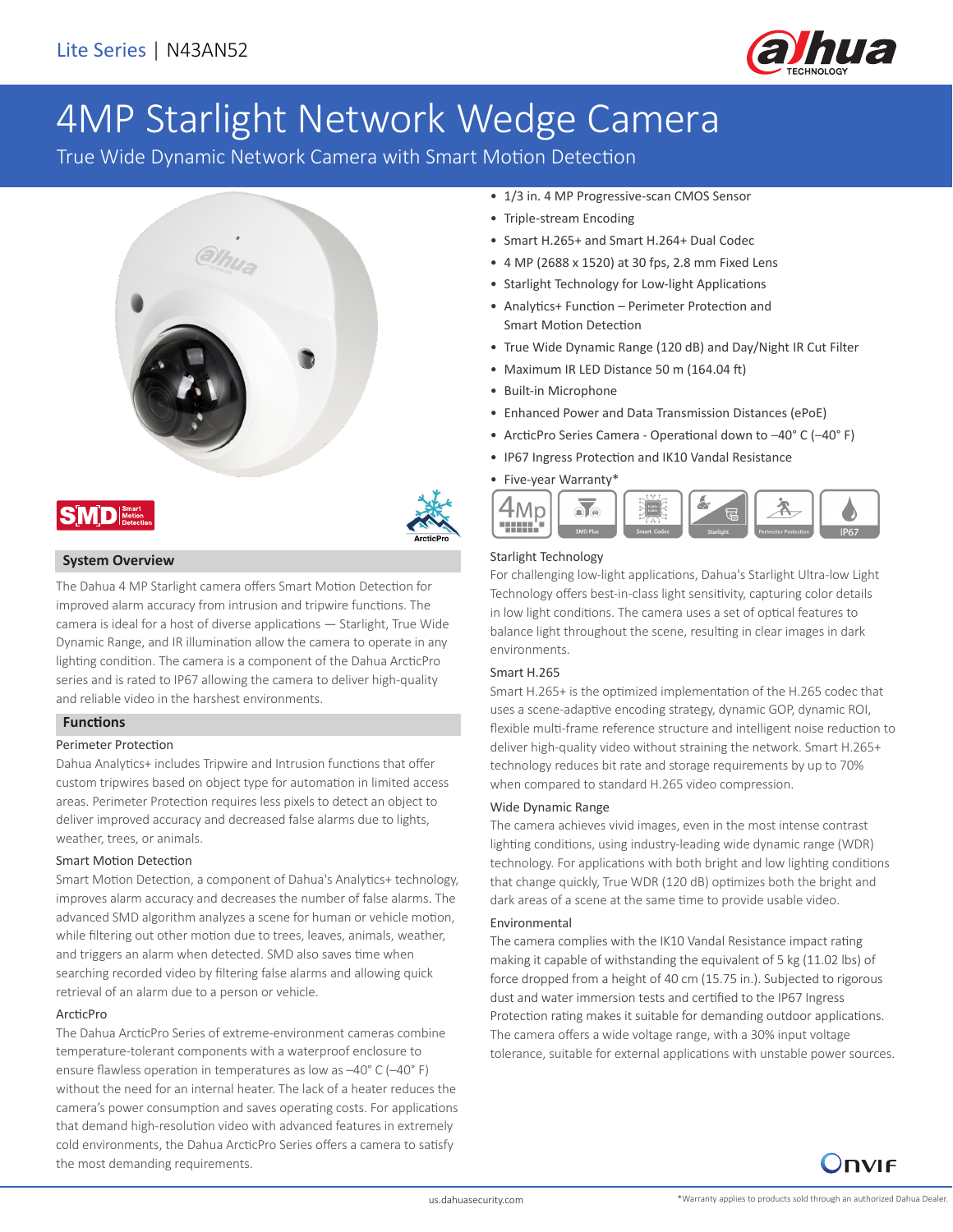# Lite Series | N43AN52

|  | <b>Technical Specification</b> |
|--|--------------------------------|
|--|--------------------------------|

| Camera                           |          |                                                                              |                       |                       |                      |
|----------------------------------|----------|------------------------------------------------------------------------------|-----------------------|-----------------------|----------------------|
| Image Sensor                     |          | $1/3$ -in. 4 MP CMOS                                                         |                       |                       |                      |
| <b>Effective Pixels</b>          |          |                                                                              | 2688(H) x 1520(V)     |                       |                      |
| RAM/ROM                          |          | 512 MB/128 MB                                                                |                       |                       |                      |
| <b>Scanning System</b>           |          | Progressive                                                                  |                       |                       |                      |
| <b>Electronic Shutter Speed</b>  |          | Auto, Manual, 1/3 s to 1/100,000 s                                           |                       |                       |                      |
| Minimum Illumination             |          | Color: 0.005 lux at F1.6<br>0 lux at F1.6 (IR on)                            |                       |                       |                      |
| S/N Ratio                        |          | > 56 dB                                                                      |                       |                       |                      |
| <b>IR Distance</b>               |          | Up to 50.0 m (164.04 ft)                                                     |                       |                       |                      |
| IR On/Off Control                |          | Auto, Manual                                                                 |                       |                       |                      |
| <b>IR LEDS</b>                   |          | Eight (8)                                                                    |                       |                       |                      |
| Lens                             |          |                                                                              |                       |                       |                      |
| Lens Type                        |          | Fixed Focal                                                                  |                       |                       |                      |
| Iris Type                        |          | <b>Fixed Aperture</b>                                                        |                       |                       |                      |
| Mount Type                       |          | M12                                                                          |                       |                       |                      |
| <b>Focal Length</b>              |          | $2.8$ mm                                                                     |                       |                       |                      |
| Maximum Aperture                 |          | F1.6                                                                         |                       |                       |                      |
| Angle of View                    |          | Horizontal: 103°<br>Vertical: 55°<br>Diagonal: 122°                          |                       |                       |                      |
| <b>Close Focus Distance</b>      |          | $0.90$ m (2.95 ft)                                                           |                       |                       |                      |
|                                  | Lens     | Detect                                                                       | Observe               | Recognize             | Identify             |
| <b>DORI Distance<sup>1</sup></b> | $2.8$ mm | 56.0 m<br>(183.73 ft)                                                        | 22.40 m<br>(73.49 ft) | 11.20 m<br>(36.75 ft) | 5.60 m<br>(18.37 ft) |
| Installation Angle               |          |                                                                              |                       |                       |                      |
| Range                            |          | Pan: 30° to 30°<br>Tilt: $0^{\circ}$ to $80^{\circ}$<br>Rotation: 0° to 360° |                       |                       |                      |
|                                  |          |                                                                              |                       |                       |                      |

|  | × | × |
|--|---|---|
|  |   |   |

| Video                       |                                                                                                                                                                |
|-----------------------------|----------------------------------------------------------------------------------------------------------------------------------------------------------------|
| Compression                 | Smart H.265+, H.265, Smart H.264+, H.264, H.264B,<br>H.264H, MJPEG (Sub Stream only)                                                                           |
| <b>Streaming Capability</b> | Three (3) Streams                                                                                                                                              |
| Resolution                  | 4 MP (2688 x 1520), 3 MP (2304 x 1296),<br>1080p (1920 x 1080), 1.3 MP (1280 x 960),<br>720p (1280 x 720), D1 (704 x 480),<br>VGA (640 x 480), CIF (352 x 240) |
| Frame Rate                  | Main Stream: 4 MP (2688 x 1520) at 30 fps                                                                                                                      |
|                             | Sub Stream 1: D1 (704 x 480) at 30 fps                                                                                                                         |
|                             | Sub Stream 2: 720p (1280 x 720) at 30 fps                                                                                                                      |
| <b>Bit Rate Control</b>     | CBR/VBR                                                                                                                                                        |
| <b>Bit Rate</b>             | H.264: 3 Kbps to 8192 Kbps<br>H.265: 3 Kbps to 8192 Kbps                                                                                                       |
| Day/Night                   | Auto (ICR), Color, B/W                                                                                                                                         |
| <b>BLC Mode</b>             | BLC, HLC, True WDR (120 dB), SSA                                                                                                                               |

| <b>White Balance</b>                   | Auto, Natural, Street Lamp, Outdoor, Manual,<br><b>Regional Custom</b>                                                                                                    |
|----------------------------------------|---------------------------------------------------------------------------------------------------------------------------------------------------------------------------|
| Gain Control                           | Auto, Gain Priority, Shutter Priority, Manual                                                                                                                             |
| <b>Noise Reduction</b>                 | 3D DNR                                                                                                                                                                    |
| <b>Motion Detection</b>                | Off, On (4 Zones, Rectangular)                                                                                                                                            |
| Region of Interest                     | Off, On (4 Zones)                                                                                                                                                         |
| <b>Advanced Features</b>               | Smart IR, Smart-scene Adaptive (SSA)                                                                                                                                      |
| Image Rotation                         | 0°, 90°, 180°, 270°<br>(supports 90°, 270° at 1920 x 1080 resolution)                                                                                                     |
| Mirror                                 | Off, On                                                                                                                                                                   |
| <b>Privacy Masking</b>                 | Off, On (4 Areas, Rectangular)                                                                                                                                            |
| Audio                                  |                                                                                                                                                                           |
| Compression                            | G.711a, G.711Mu, AAC, G.726                                                                                                                                               |
| Network                                |                                                                                                                                                                           |
| Ethernet                               | RJ-45 (10/100 Base-T)                                                                                                                                                     |
| Protocol                               | IPv4, IPv6, HTTP, HTTPS, TCP, UDP, ARP, RTP, RTSP,<br>RTCP, RTMP, SMTP, FTP, SFTP, DHCP, DNS, DDNS,<br>QoS, UPnP, NTP, Multicast, ICMP, IGMP, NFS,<br>PPPoE, 802.1x, SNMP |
| Interoperability                       | ONVIF Profile S and G, CGI, Milestone, Genetec, P2P                                                                                                                       |
| Auto Register                          | Support                                                                                                                                                                   |
| <b>Streaming Method</b>                | Unicast / Multicast                                                                                                                                                       |
| <b>Maximum User Access</b>             | 20 Users (total bandwidth: 64 Mbps)                                                                                                                                       |
| Edge Storage                           | Network Attached Storage (NAS)<br>FTP, SFTP<br>Micro SD Card Slot, maximum 256 GB                                                                                         |
| Web Viewer                             | IE (Version 8 and higher), Chrome, Firefox,                                                                                                                               |
| Management Software                    | DSS, DMSS                                                                                                                                                                 |
| <b>Mobile Operating System</b>         | IOS, Android                                                                                                                                                              |
| Certifications                         |                                                                                                                                                                           |
| Safety                                 | UL 60950-1 & CAN/CSA C22.2 No. 60950-1-07<br>EN 60950-1:2006 + A11:2009 + A1:2010 + A12:2011<br>$+ A2:2013$<br>IEC 60950-1:2005 (Second Edition)                          |
| Electromagnetic Compatibility<br>(EMC) | EN 55032:2015, Class B; EN 61000-3-2:2014;<br>EN 61000-3-3:2013; EN 55024:2010+A1:2015;<br>EN 55035:2017; EN 50130-4:2011+A1:2014                                         |
| Interface                              |                                                                                                                                                                           |
| Audio                                  | Input: Built-in Microphone                                                                                                                                                |
| Flectrical                             |                                                                                                                                                                           |
| Power Supply                           | 12 VDC, ePoE, or PoE (IEEE 802.3af, Class 0)                                                                                                                              |
| <b>Power Consumption</b>               | < 5.7 W                                                                                                                                                                   |

<sup>1.</sup> The DORI distance is a measure of the general proximity for a specific classification to help pinpoint the<br>right camera for your needs. The DORI distance is calculated based on sensor specifications and lab test<br>results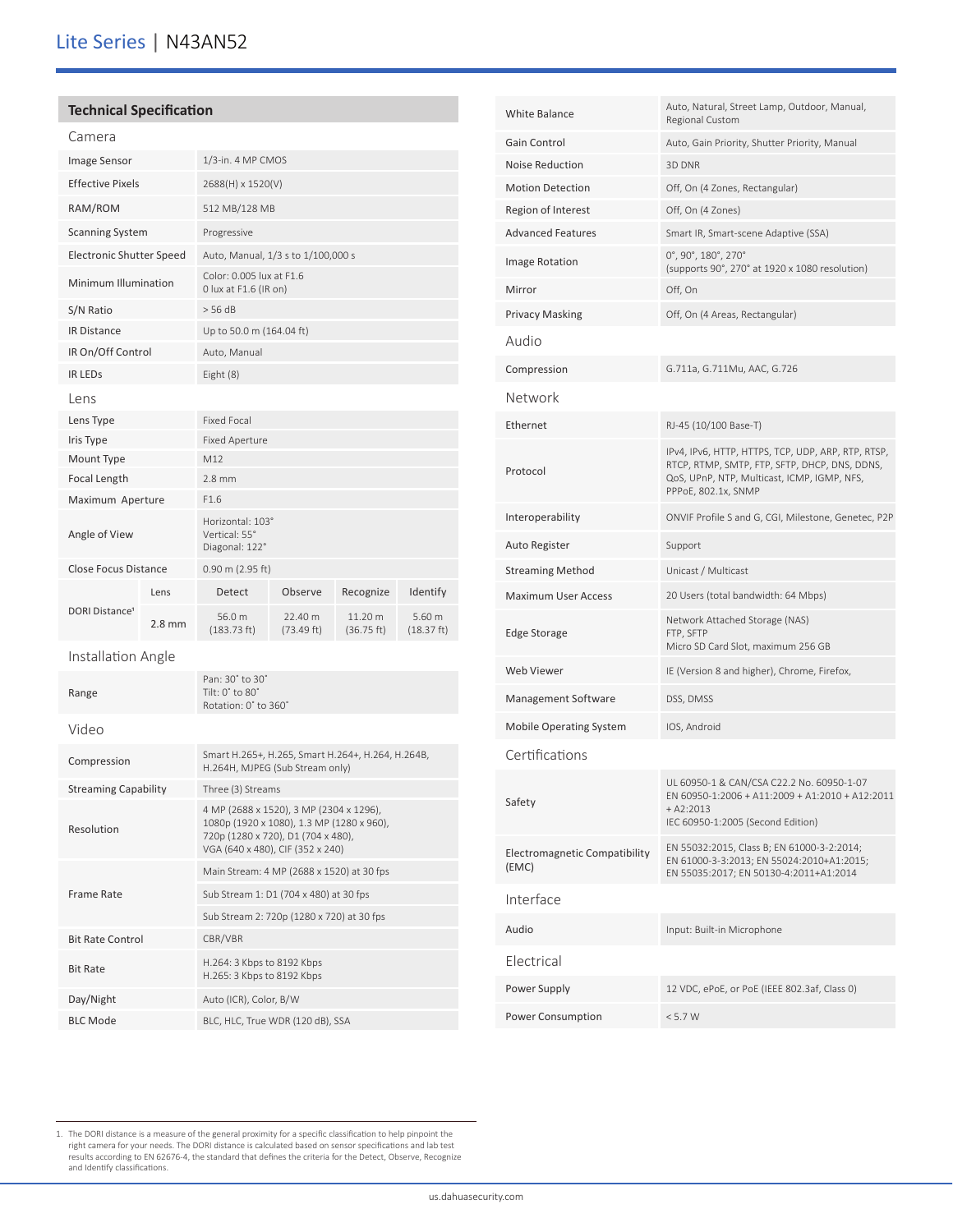# Lite Series | N43AN52

#### Environmental

| <b>Operating Conditions</b> | $-40^{\circ}$ C to +60° C (-40° F to +140° F),<br>Less than 95% RH   |
|-----------------------------|----------------------------------------------------------------------|
| <b>Storage Conditions</b>   | $-40^{\circ}$ C to +60° C ( $-40^{\circ}$ F to +140° F)              |
| <b>Ingress Protection</b>   | <b>IP67</b>                                                          |
| Vandal Resistance           | IK10                                                                 |
| Construction                |                                                                      |
| Casing                      | Metal                                                                |
| <b>Dimensions</b>           | Ø109.90 mm x 81.0 mm<br>$(4.33 \text{ in.} \times 3.19 \text{ in.})$ |
| Net Weight                  | 0.378 kg (0.83 lb)                                                   |
|                             |                                                                      |

## Analytics+ Functions

| Perimeter Protection                | • Detects human or vehicle violations using the following<br>methods:<br><b>Tripwire:</b> a target crosses a defined line.<br><b>Intrusion:</b> a target enters or exits a defined perimeter.<br>• Monitors a combination of ten (10) detection methods.<br>• Search and retrieve video based on target type. |
|-------------------------------------|---------------------------------------------------------------------------------------------------------------------------------------------------------------------------------------------------------------------------------------------------------------------------------------------------------------|
| Smart Motion Detection <sup>2</sup> | • Differentiates between and classifies human and<br>vehicle objects.<br>• Filters false alarms due to leaves, lights, animals, and<br>other inconsequential objects.<br>• Extracts human or vehicle objects from recorded video<br>for quick target search and retrieval.                                    |

## Intelligent Video System Functions

IVS triggers an alarm and takes a defined action for the following events:

| <b>Standard Features</b> | • Tampering with the camera.<br>• Error writing to an onboard Micro SD card.<br>• Error sending or receiving data over the network.<br>. Unauthorized access to the camera.<br>• IP Address Conflict |
|--------------------------|------------------------------------------------------------------------------------------------------------------------------------------------------------------------------------------------------|
| <b>Premium Features</b>  |                                                                                                                                                                                                      |
| Motion                   | An object moves through any part of the scene.                                                                                                                                                       |
| Scene Change             | A person or object moves the camera to change the<br>scene or covers the camera to obscure the scene.                                                                                                |

2. Pair a Smart Motion Detection camera with a Dahua recording device that also offers SMD functionality to take advantage of SMD alarm filtering and object classification when searching and playing back recorded video.

## **ePoE Transmission Distances**

## Via CAT5E/CAT6 Ethernet Cable

ePoE supply voltage 48 V Maximum DC resistance < 10 Ω/100 m

| Cable Length,<br>m(ft) | Bandwidth,<br>Mbps | PoE Load Capacity,<br>W | Hi-PoE Load Capacity,<br>W | Working<br>Mode |
|------------------------|--------------------|-------------------------|----------------------------|-----------------|
| 100 (328)              | 100                | 25.5                    | 53                         | IEEE/E100       |
| 200 (656)              | 100                | 25.5                    | 33                         | E100            |
| 300 (984)              | 100                | 19                      | 19                         | E100            |
| 400 (1312)             | 10                 | 17                      | 17                         | E10             |
| 500 (1640)             | 10                 | 13                      | 13                         | E10             |
| 800 (2625)             | 10                 |                         | 7                          | F <sub>10</sub> |

#### Via CAT5E/CAT6 Ethernet Cable

ePoE supply voltage 53 V Maximum DC resistance < 10 Ω/100 m

| Cable Length,<br>m(ft) | Bandwidth,<br>Mbps | PoE Load Capacity,<br>W | Hi-PoE Load Capacity,<br>W | Working<br>Mode |
|------------------------|--------------------|-------------------------|----------------------------|-----------------|
| 100 (328)              | 100                | 25.5                    | 53                         | IEEE/E100       |
| 200 (656)              | 100                | 25.5                    | 47                         | E100            |
| 300 (984)              | 100                | 25.5                    | 32                         | E100            |
| 400 (1312)             | 10                 | 23                      | 26                         | E10             |
| 500 (1640)             | 10                 | 20                      | 20                         | F <sub>10</sub> |
| 800 (2625)             | 10                 | 13                      | 13                         | F <sub>10</sub> |

#### Via RG-59 Coaxial Cable

ePoE supply voltage 48 V Maximum DC resistance < 5 Ω/100 m

| Cable Length,<br>m(ft) | Bandwidth,<br>Mbps | PoE Load Capacity,<br>W | Hi-PoE Load Capacity,<br>W | Working<br>Mode |
|------------------------|--------------------|-------------------------|----------------------------|-----------------|
| 100 (328)              | 100                | 25.5                    | 50                         | IEEE/E100       |
| 200 (656)              | 100                | 25.5                    | 30                         | E100            |
| 300 (984)              | 100                | 18                      | 18                         | E100            |
| 400 (1312)             | 100                | 15                      | 15                         | E100            |
| 500 (1640)             | 10                 | 12                      | 12                         | E10             |
| 800 (2625)             | 10                 | 6                       | 6                          | E10             |
| 1000 (3281)            | 10                 | 5                       | 5                          | F <sub>10</sub> |

## Via RG-59 Coaxial Cable

ePoE supply voltage 53 V Maximum DC resistance < 5 Ω/100 m

| Cable Length,<br>m(ft) | Bandwidth,<br>Mbps | PoE Load Capacity,<br>W | Hi-PoE Load Capacity,<br>W | Working<br>Mode |
|------------------------|--------------------|-------------------------|----------------------------|-----------------|
| 100 (328)              | 100                | 25.5                    | 52                         | IEEE/E100       |
| 200 (656)              | 100                | 25.5                    | 48                         | E100            |
| 300 (984)              | 100                | 25.5                    | 30                         | F100            |
| 400 (1312)             | 100                | 20                      | 23                         | F100            |
| 500 (1640)             | 10                 | 16                      | 16                         | F <sub>10</sub> |
| 800 (2625)             | 10                 | 10                      | 10                         | F <sub>10</sub> |
| 1000 (3281)            | 10                 | 8                       | 8                          | F <sub>10</sub> |